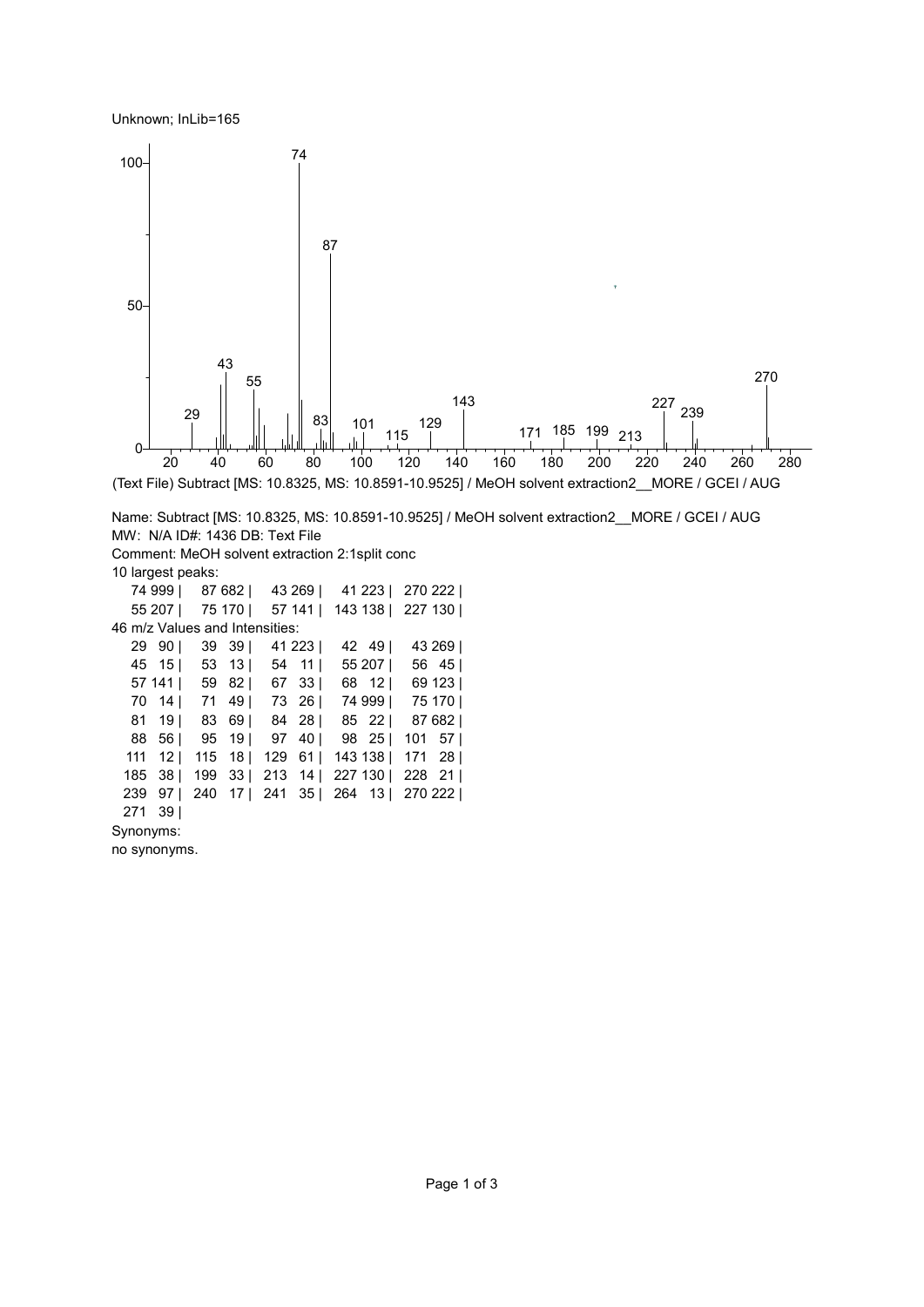

<sup>97</sup> <sup>115</sup> <sup>129</sup>



69

83

87

50

15

 $29$ 

43

55



143

157 171 185 199 213

<sup>227</sup> <sup>239</sup>

270

Name: Hexadecanoic acid, methyl ester Formula: C<sub>17</sub>H<sub>34</sub>O<sub>2</sub> MW: 270 Exact Mass: 270.25588 CAS#: 112-39-0 NIST#: 79124 ID#: 12042 DB: replib Other DBs: Fine, TSCA, EPA, HODOC, NIH, EINECS Contributor: O A MAMER, MCGILL UNIVERSITY, MONTREAL, CANADA InChIKey: FLIACVVOZYBSBS-UHFFFAOYSA-N Non-stereo 10 largest peaks: 74 999 | 87 575 | 43 368 | 41 304 | 55 251 | 75 183 | 29 177 | 57 159 | 69 127 | 143 102 | 89 m/z Values and Intensities: 14 4 | 15 59 | 16 2 | 26 4 | 27 66 | 28 28 | 29 177 | 30 4 | 31 7 | 32 3 | 39 39 | 40 8 | 41 304 | 42 65 | 43 368 | 44 13 | 45 13 | 53 15 | 54 19 | 55 251 | 56 48 | 57 159 | 58 10 | 59 75 | 60 3 | 67 26 | 68 13 | 69 127 | 70 23 | 71 50 | 72 3 | 73 20 | 74 999 | 75 183 | 76 9 |